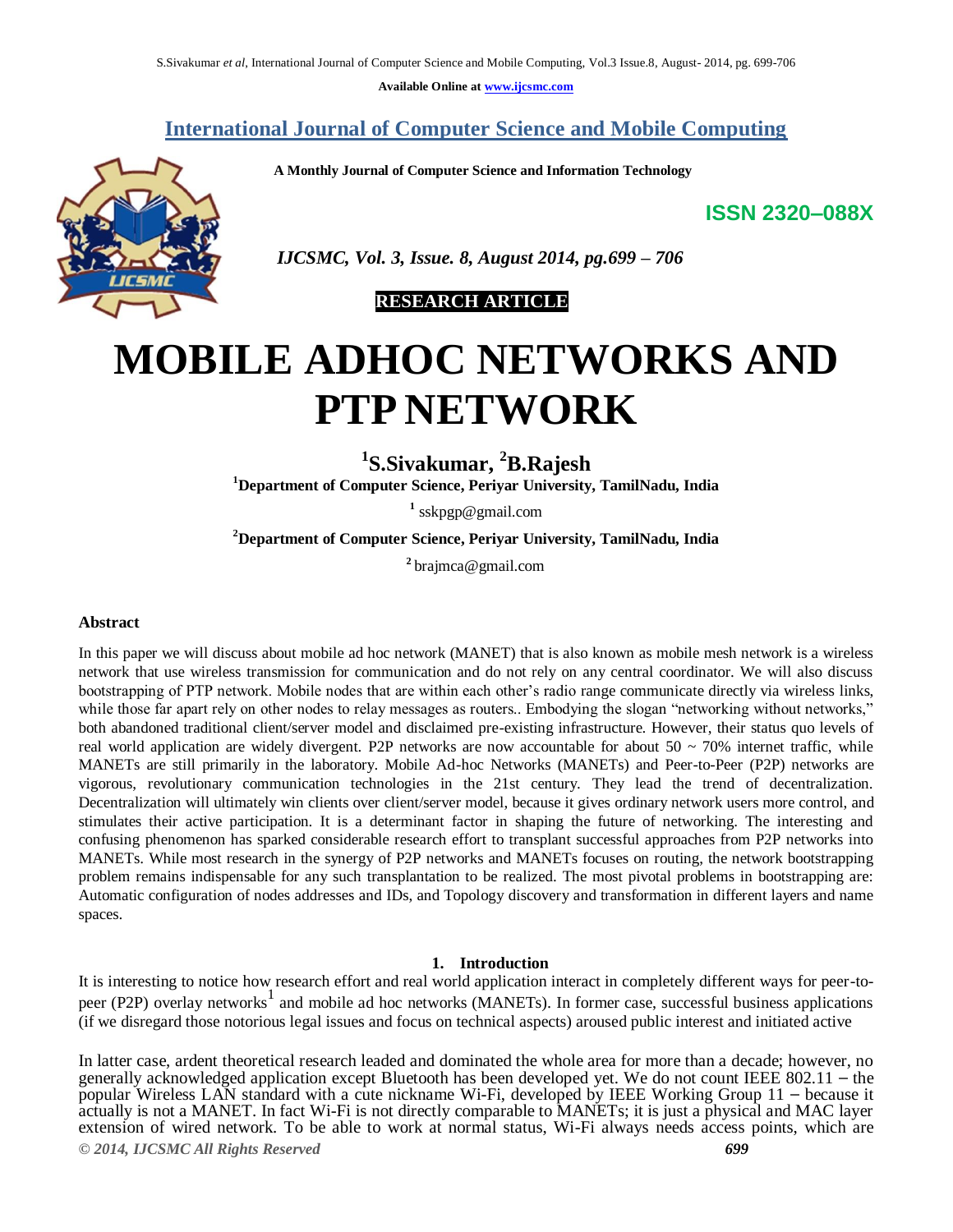against basic defining rules of MANET. The malformed resource distribution has set off a warning signal in MANET's community. In addition the inherent homogeneity between P2P networks and MANETs has reminded scholars the probability of transplantation for a long time. More and more researchers have initiated comparative study and remarkable achievements in the synergy of P2P networks and MANETs – or use another more popular term, P2P over MANETs – has been reflected in publications.

## **1.1. Conceptual Framework**

To fully understand the objective of this paper, that is, bootstrapping structured P2P networks over MANETs, following concepts need to be clarified.

# **1.1.1 Structured P2P Networks**

Structured P2P networks use fixed topologies like ring or grid for routing. Nowadays structured P2P overlay networks have become a convenient template paradigm for numerous diverse distributed services. The fundamental abstraction, on which all kinds of applications are based, is key-based routing. Keys are mapped to nodes. Routing a given key is to find the host node responsible for the key. The overlay topology is defined by neighbourhood relations specified by local routing tables on all nodes. Both key allocation and key-based routing are via Distributed Hash Table (DHT).

# **1.1.2 Distributed Hash Table**

A DHT distributes data over a structured P2P network with aid of a fixed topology. Basic storage unit and data structure are (key, value) pairs. Node ID is homogeneous to a key. Hence a (key, value) pair could be mapped to a node by hashing the key. Each node is responsible for some section of the key space. The power of a DHT lie in its efficiency to quickly find any given (key, value) pair. The efficiency comes from carefully designed topology structure, node data structure and routing strategies seamlessly integrated into the topology. Basic DHT operations are

- Store(key; value): node ID  $\leftarrow$  (key; value)
- Locate(key): node ID  $\leftarrow$  Locate(key) // Also called Lookup
- Retrieve(key): value  $\leftarrow$  Retrieve(key)

# **1.1.3 Bootstrapping a Structured P2P Network**

Bootstrapping is the automatic self-organizing procedure to initialize the network and all nodes inside the network, such that the structure P2P network can smoothly start its normal operations. It involves three tasks:

- 1. Node address automatic configuration (assignment);
- 2. Setting up the specific network topology
- 3. Building node data structures (DHT).

MANETs and P2P over MANETs: A common circumvention technique is using idealistic assumptions, which often do not hold in reality and make application-oriented implementation impossible.

#### **1.1.4 Bootstrapping a Chord over MANETs**

This is just a special case of the task described in last section. Chord is probably the most popular structure P2P network. Now the model covers all seven layers in the entire ISO/OSI network model/protocol stack. So we need carry out all three tasks in Section 1.2.3. In most case task (3) building node data structures (DHT) is contained in task (2). Now we have two fundamental problems to solve: (1) node address automatic configuration (assignment); (2) setting up the specific network topology. Chord uses ring topology, so (2) can be refined as: setting up a Chord ring over a MANET.

#### **1.1.5 Node Address Automatic Configuration**

As the name implies, node address automatic configuration is the protocol-controlled procedure in which all nodes are assigned unique addresses. Primary element of computer networks is node, which stands for an individual electronic device, a computer in most cases. In the biggest network - Internet, there are hundreds of millions of nodes. To deal with a node among many other nodes, a mechanism is required to reliably distinguish the node from all other nodes. This mechanism is address configuration. Its basic job is to assign a unique address to this node. Only after a unique address is given to all nodes can nodes be accessed and exchange information with each other. Address assignment is foundation of almost all other pivotal network operations, such as routing, sending, receiving, synchronization, unicast, multicast, broadcast, etc.

In wired networks like Internet, via configuring protocols like TCP/IP and data structure like routing table, node address can be set manually and statically by human operator. Typical applications for a MANET are emergence response,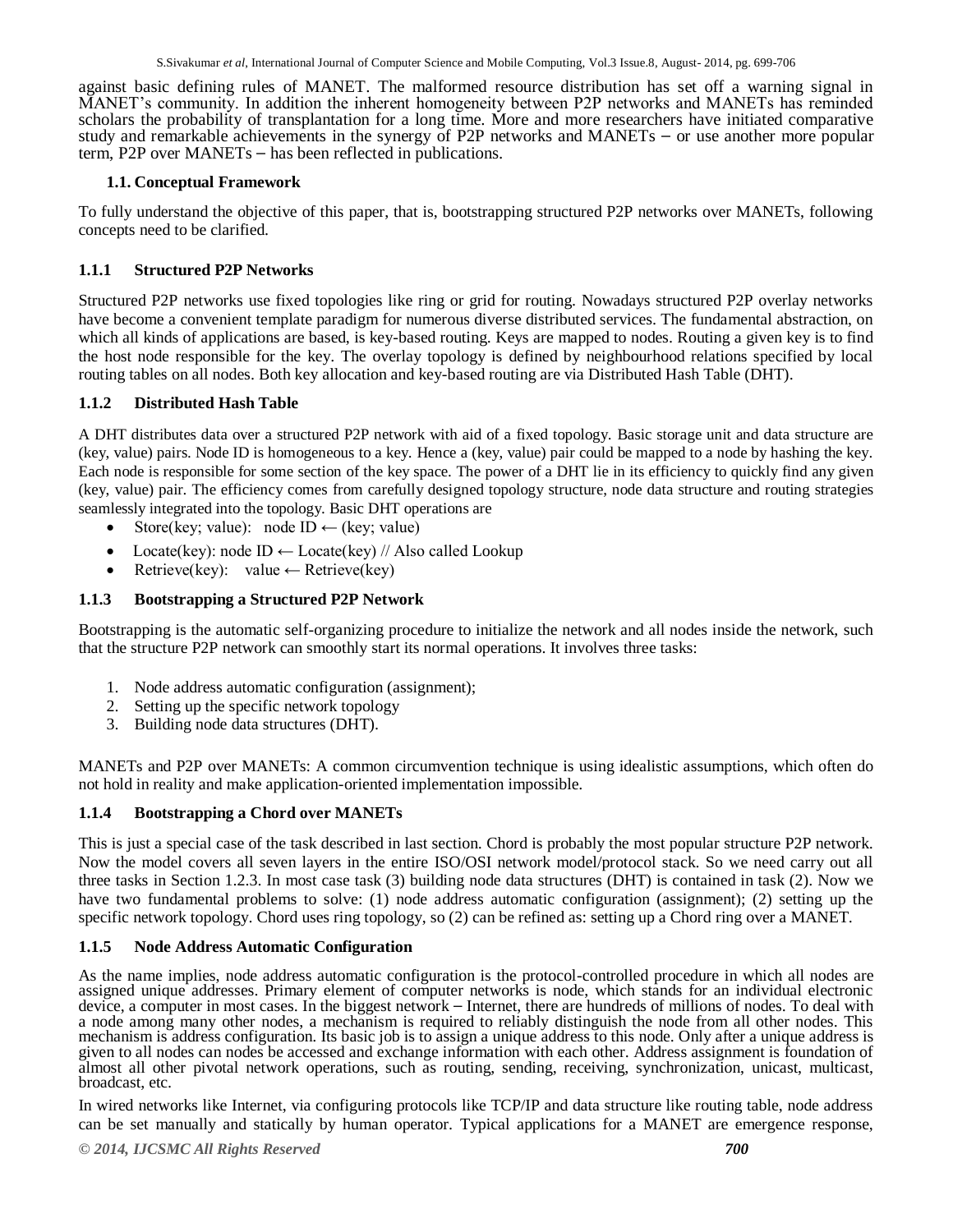battlefield strategic communication, and temporary casual meeting. A MANET is usually set up impromptu without expectation. Therefore the manual approach for address assignment is not appropriate for MANETs because of their dynamic and volatile nature. Automatic, program controlled configuration should be employed for address assignment in MANETs. As shown in Figure1.1, P2P networks usually sit at upper layers of protocol stack, while MANETs are located at lower layer (generally below transportation layer). A P2P network has its own node address at application (overlay) layer, which is more often called node ID. A MANETs has a MAC address at MAC/Physical layers, and has routing address at Network layer as well. The address Automatic Configuration problem applies to both MANETs and P2P networks. However, node ID at P2P overlay layer is usually cryptographically hashed according to application. So the problem is more often left for MANETs. The essential question is how to assign unique address to all nodes in a MANET with optimal time complexity, storage complexity, and message complexity.



**P2P Networks** 

| Application  |  |
|--------------|--|
| Presentation |  |
| Session      |  |
| Transport    |  |

**Figure 1: MANETs and P2P networks in protocol stacks**

#### **2. Peer-to-Peer Overlay Networks**

P2P overlay networks provide fast, accurate, and scalable resource discovery, resource sharing, and storage services without a central controller. The concept of peer-to-peer networks first appeared in the mid 1990s. As file sharing platforms, especially to distribute MP3 music files over Internet, peer-to-peer networks turned into a hot topic in the late 1990s. A traditional P2P network is built upon IP. It uses IP as the communication platform. An IP capable host can reach anyone and anything attached to the Internet or other IP networks like IEEE 802 family by an IP address. However, IP layer could tell a host how and where to find a given content or another participant host. This is done by P2P overlay networks (systems). The basic task of P2P overlay networks is to connect to other peers and find out interesting content.

These P2P networks are completely distributed and self-organized networks. By P2P jargons, a host is called peer, because all hosts usually have same status, share same responsibility, and the relationship among them is characterized by equality. Unused bandwidth, storage, CPU cycles at the edge of the network are utilized. Peers enjoy great freedom and privacy. Consumers are also producers, so aggregate resources grow exponentially with utilization. There is no single point of failure in a P2P network.

The emergence of P2P overlay networks was a counteraction against long time tradition of client/server model in computing and communication society. In the client/server model, powerful, reliable servers provide data and services; clients request data and services from servers. The client/server model has proved to be so successful by its famous offspring like World Wide Web, database systems, and FTP. However, it has following inherent defects:

- 1. Need central controller
- 2. Presents a single point of failure
- 3. Unused resources at the system edge
- 4. Poor scalability
- 5. Dictation in which terminals feel like slaves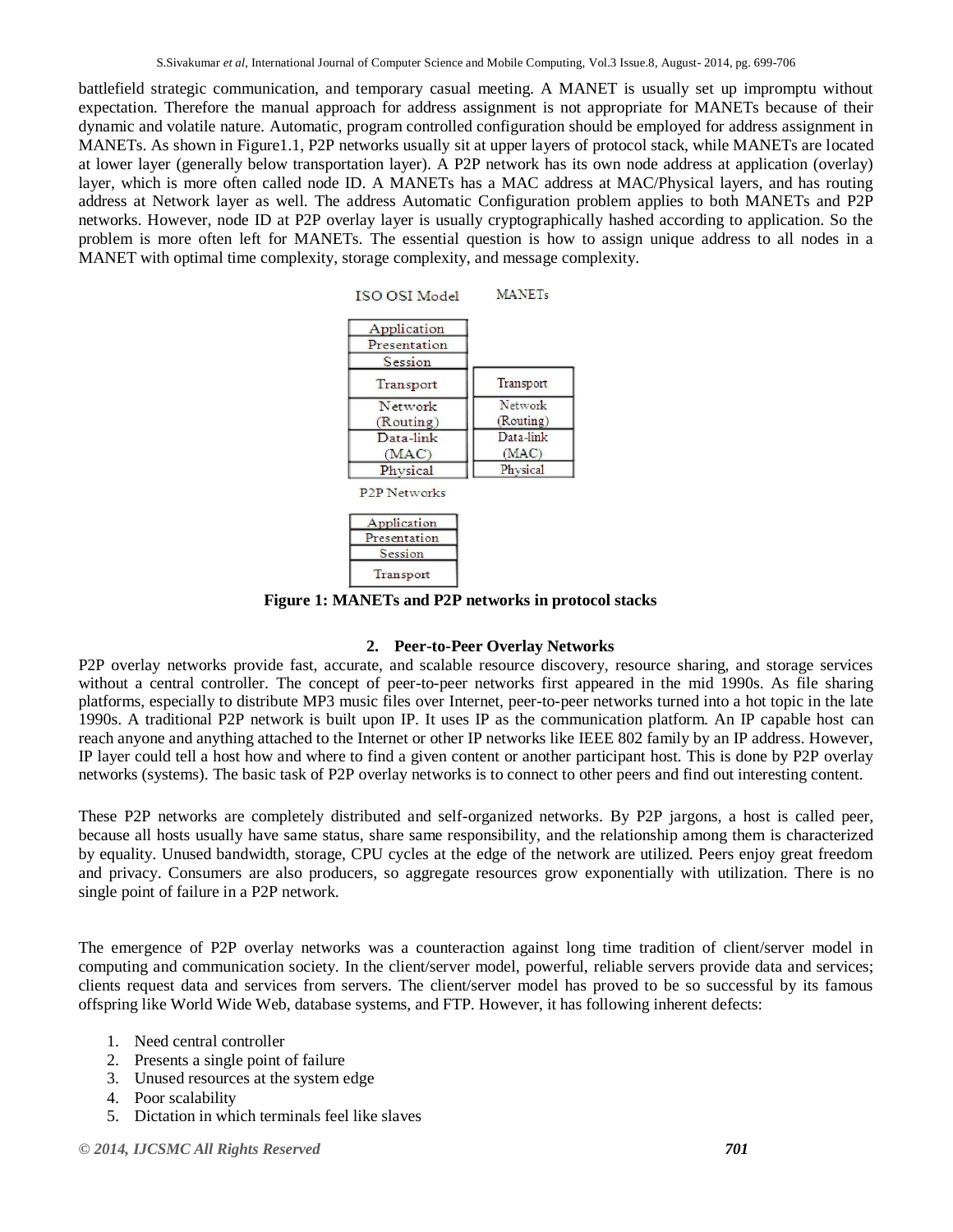#### **3. Related Works in P2P Systems over MANETs**

Generally, there are two schools of research in integration of P2P and MANETs. First school builds their work upon existing P2P systems and MANET protocols. They have more legacies from MANETs than from IP. Their systems are likely small and efficient. The second school does not copy or adapt existing protocols or approaches; instead they ignore layer models in P2P and MANETs and try to set up something different. However, all research is historical; many of them actually have more heritages in IP than in MANETs. Many schemes proposed by this group have index or indexing in their name. Their systems are usually complicated, heavy-weight; and many implementations only have good performance with full support from platforms and operating systems. Many literatures in this group mixed up basic concepts, like comparing P2P document search with MANET routing. [LW2002]

In first school, Dynamic P2P Source Routing (DPSR) [HPD2003] and Ekta [PDH2004] by Y. C. Hu et al are among few that feasibly deviate from IP framework. They integrate Pastry [RD2001] and DSR [JM1996] at network level. Almost everything from Pastry is inherited; but in the low level implementation, they substitutes IP address in Pastry routing tables and leaf sets with DSR source routes.

However, IP address is still their foundation for almost everything, from self organization, DSR implementation, to setting up of Pastry overlay. And they assume original IP addresses are a prior configured. It is a rather impractical assumption.

In the second school, 7DS [PS2001] used cooperative caching concept to implement P2P file sharing in MANETs. However, using their techniques, the success rate of a search is not predictable and highly depends on the search locality in the system. Passive Distributed Indexing in ORION designed by C. Linder Mann et al [KLW2003], [LW2002] is not closely related to MANETs except mobility model. S.Y. Lee et al proposed Backtracking Chord and Redundant Chord [LJLQC2004], however, they did not describe how Chord was built on MANETs and what network layer protocol was used.

Konark service discovery and delivery protocol [DVH2003], [HDVL2003], designed by N. Desai et al, simply assumes an IP level connectivity among devices in the ad-hoc networks. It also assumes network support for routing multicast traffic when a node leaves or several networks merge. These assumptions are extremely unrealistic, almost equivalent to the hypothesis that without any effort a perfect P2P over MANET's system already exists, from physical layer to transport layer. The Proem platform, proposed by Gerd Kortuem [Kortuem2001], has similar problem in practicability. It bypasses IP, but needs IP addresses for all nodes, TCP/UDP, and SOAP for XML. On the other hand, Multi-level Peer Index developed by Mei Li et al [LLS2004] is very constructive in this group.

#### **4. USING NON-IP ADDRESS IN MANETS**

Many researchers are exploring dynamic IP address assignment in mobile ad-hoc networks, while much less effort is committed to non-IP addressing. The overwhelming success of TCP/IP in last two decades may be a good explanation. The pressure to connect to the Internet and keep all IP-oriented applications available might further explain the difference from a more pragmatic viewpoint. Nevertheless, these practical concerns are not necessarily tenable. To reach the Internet or other external networks, few gateway nodes could establish good enough interface. To access IP-oriented applications, a virtual IP overlay layer could be built upon non-IP transport layer; and an ARP like protocol could implement the address translation.

Let's first define stand-alone MANETs as MANETs which do not connect to Internet or other wired networks with cumbersome infrastructure. Stand-alone MANETs support typical, or to be precise, signatured, Manet's applications like emergency response, battlefield C3I systems, and impromptu laptop communication in conference.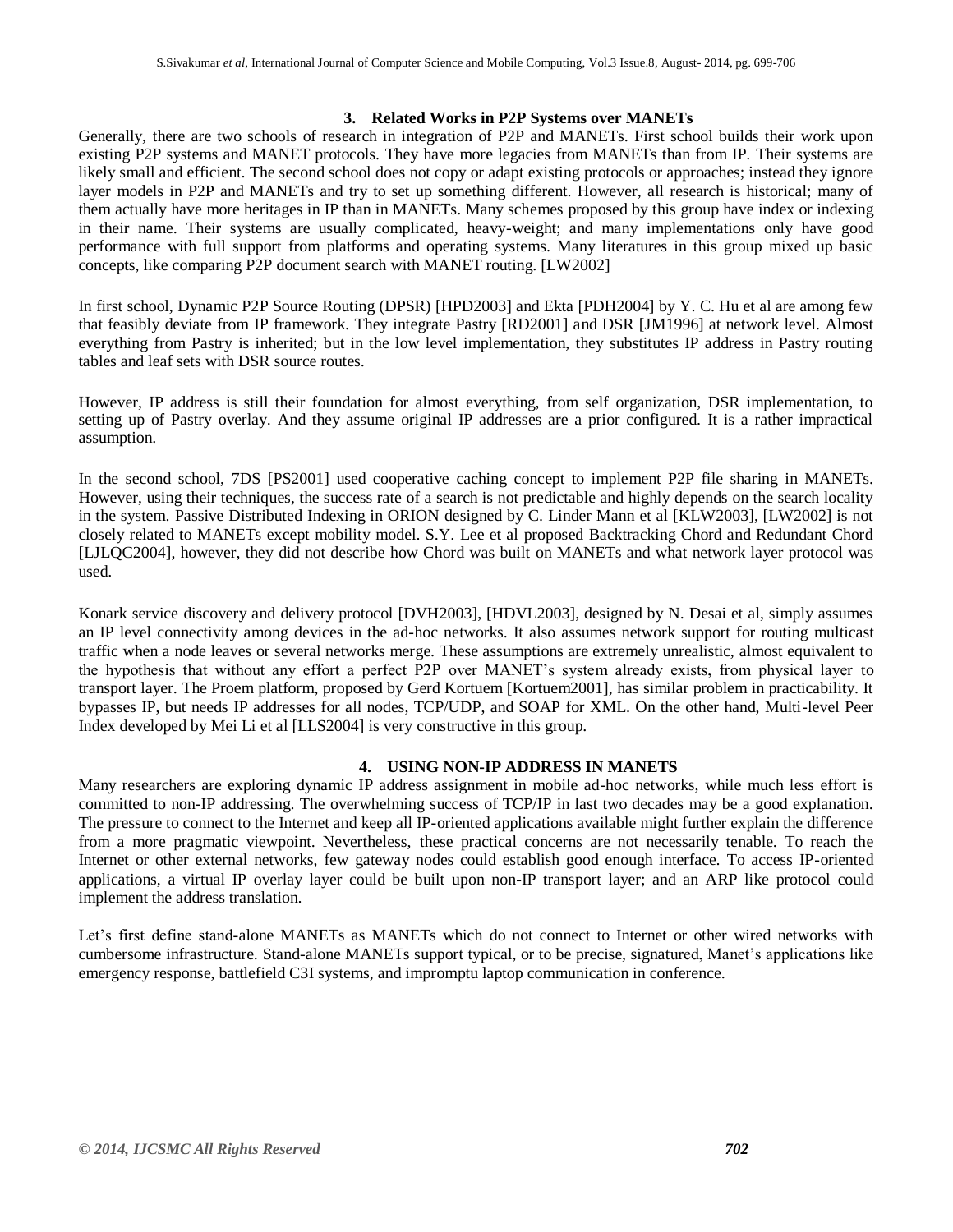| Nodes in Network<br>Addressing Scheme | 200  | 400 | 600 | 800    | 1000  |
|---------------------------------------|------|-----|-----|--------|-------|
| 128-bit Flat Address                  |      | 0   |     |        |       |
| 32-bit Flat Address                   |      | 0   |     |        |       |
| IP Class A                            |      | 0   | 0.2 |        |       |
| IP Class B                            | 0.2  | 0.4 | 2.2 | 5.2    |       |
| IP Class C                            | 81.8 | 318 | 708 | 1237.6 | 19498 |



**TABLE1 COLLISION IN SMALL MANET**

**Fig3: Collision in small MANET without IP class C**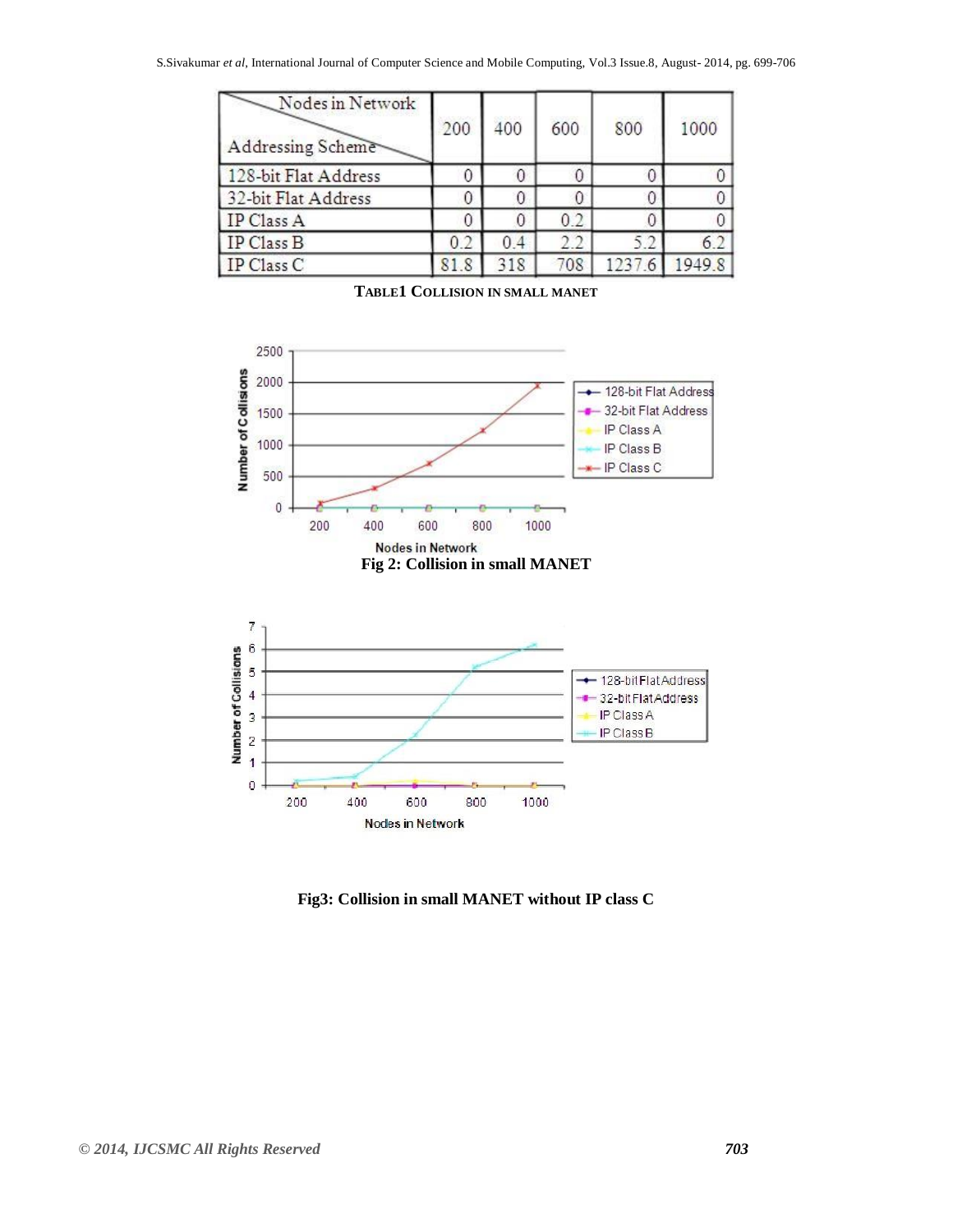

**Fig4: Collision in small MANET without IP class B and C.**



**Table 2: Collision in medium MANET**



**Fig6:Collision in Medium MANET without IP class C.**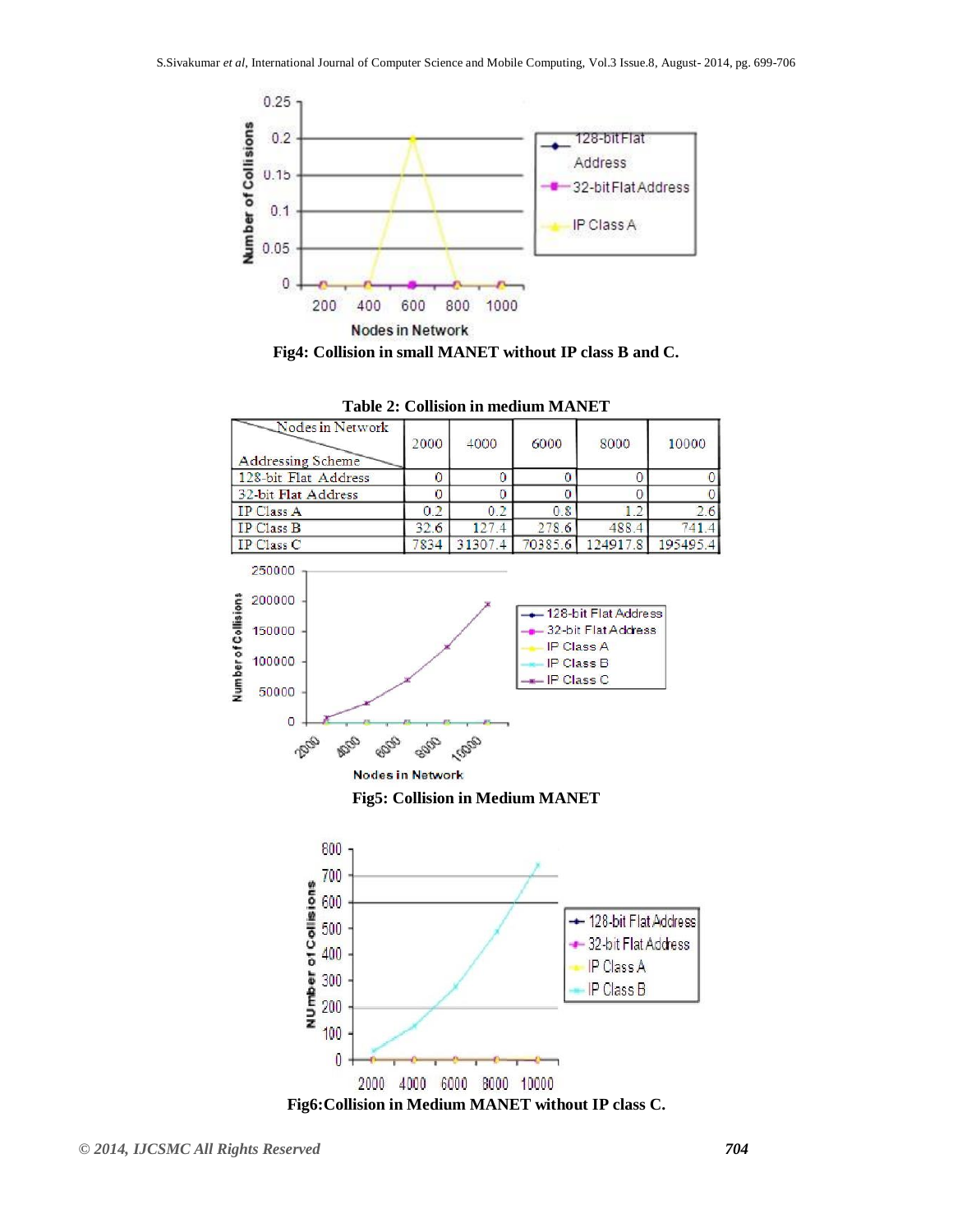

#### **5. FLAT ADDRESS PEER-TO-PEER SOURCE ROUTING**

The FAPSR protocol has completely liberated peer-to-peer systems in ad-hoc networks from the shackle of old stereotype of IP and IP addresses. It opens up a space for efficient and light-weighted protocols. In this paper, we adopt flat address format for both DSR at network and transport layers and Pastry at application layer. This way we have avoided all complicated IP related problems in systems automatic configuration, routing, and maintenance. Other MANETs routing protocols could be easily adapted to this paradigm as well. Many MANETs routing protocols are compatible with it.

## **6. RING CONSTRUCTION**

In computer networks, topology is frequently used to define relationships such as "which node is directly connected to which node," or "which node is neighbour of which node." For any structured P2P overlay network, overlay topology is crucial to its survival and success. That is why they are named structured P2P networks.

When bootstrapping a structured P2P network, there are two options. One is starting with a single node, no matter if this node is really isolated from other nodes, or it is actually in a crowdy neighbourhood, the network always is jumpstarted as a single node networks. To build the required overlay topology, a very long time has to be spent before a decent topology is ready to use, since only way to expand the network is one by one node joining. Obviously this kind of bootstrapping is unacceptable, irresponsible, almost like an act of sabotage. No one would adopt this approach unless no alternative could be resorted to. Another approach is construct a significant scale overlay topology for each connected component after or while dynamic address assignment. With this option, a P2P system could advance into normal working status immediately after bootstrapping. Topology lays foundation for routing, looking up, retrieval, data placement, data dissemination, and data aggregation in P2P networks, especially P2P over MANETs.

Structured P2P systems impose specific local topological relationships between peers, which in turn form a global structure. Topology is one of dominant factors that affect efficiency, robustness, and feasibility of algorithms. Application of network topology is far more beyond the above list. For example, Jelasity and Babaoglu have shown that problems such of network clustering and sorting can be transformed into topology problems and could be solved by specific topology construction.

#### **7. Conclusion**

This research paper targeted at the important intersection point of two popular research topics in computer networks, namely, peer-to-peer networks and mobile ad- hoc networks. In this paper, we have investigated existing successful and failed research efforts in synergy of P2P networks and MANETs and made two ground- breaking contributions to the specific field of bootstrapping P2P networks over MANETs.

Our first contribution is the proposal of a non-IP automatic address configuration scheme. We analysed advantages of this scheme comparing to other IP-based dynamic addressing approaches. We found that IP-based schemes waste the precious bits in MANETs. The requirement for IP address unnecessarily makes the addressing task more complicated. The only benefit of keeping IP in MANETs is it is easier to interface with present Internet and various existing applications. However, these excuse hardly forms any obstacle for our non-IP addressing scheme. The non-IP addressing can easily circumvent